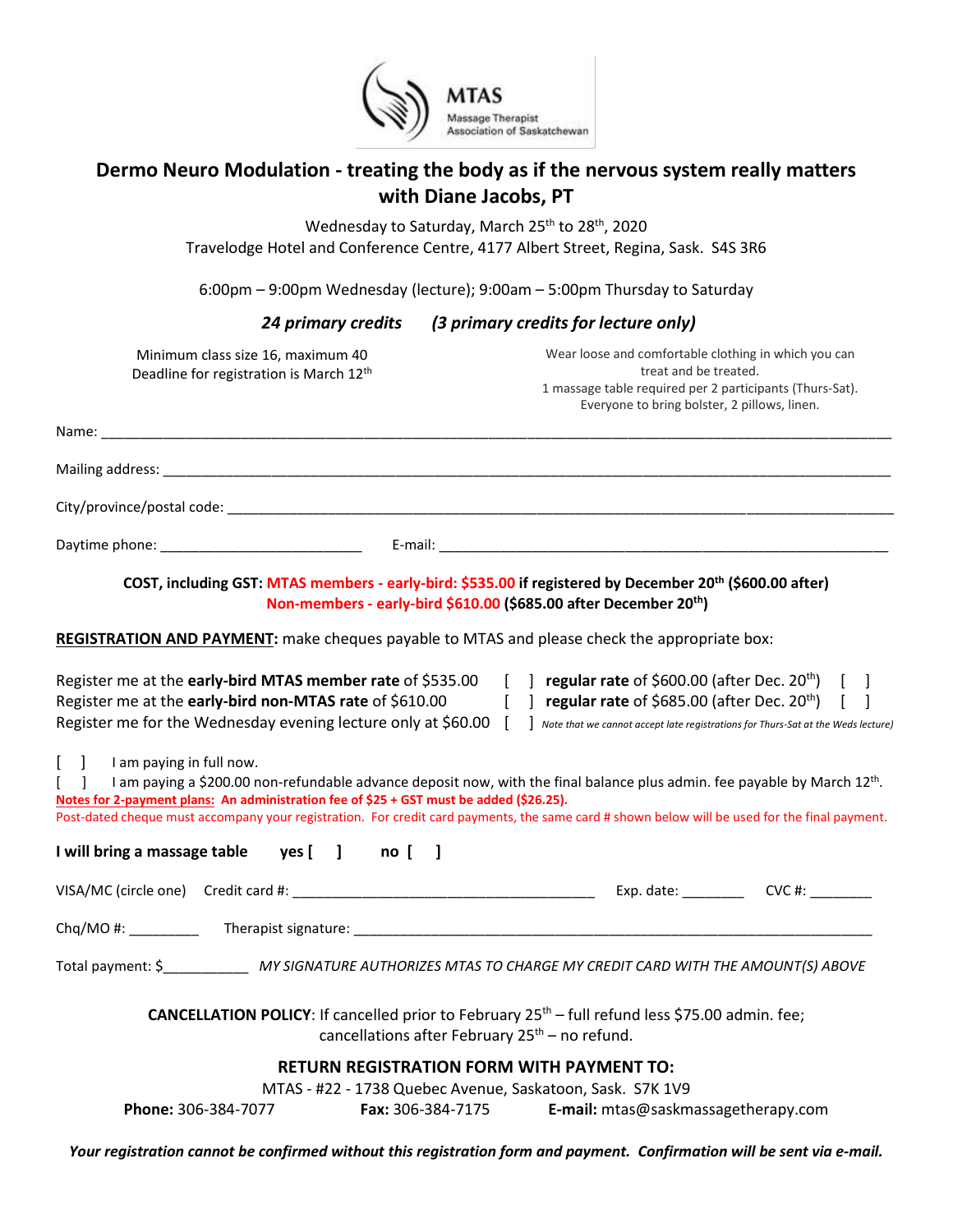# **ABOUT THE INSTRUCTOR – Diane Jacobs, PT**



Diane Jacobs graduated 1971, age 20, with a diploma in PT from University of Saskatchewan in Saskatoon, and the ambition to become a manual therapist. In 1983 she encountered the world of osteopathic technique; she moved to Vancouver to be

close to a small but good science-based manual therapy school near Seattle, the URSA Foundation, then attended for several workshops over the next few decades. She owned and operated a solo, cash-based private manual therapy practice from 1994 to 2009. She realized most traditional treatment models ignored neuroscience and modern pain science. In 2007 she conducted a small cadaver study of the cutaneous nervous system of the arm and developed a new manual therapy approach from the ground up, from the inside out, to incorporate the nervous system, DermoNeuroModulation. In 2006 a pilot study of DNM commenced, at U of S., was completed and presented in 2010 at CPA Congress in St. John's, Newfoundland.

In 2009 she left Vancouver to return to Saskatchewan; she lives and works in Weyburn, Sask. in her own practice, Sensible Solutions Physiotherapy. In her spare time, she maintains an active online life writing, studying, moderating at SomaSimple.com, and administering a Facebook page for bringing pain and neuroscience to manual therapists. In 2008, a group of physiotherapists she helped to form into an interest group officially became the Pain Science Division of the Canadian Physiotherapy Association. She served as PSD executive communication liaison until 2013.. She teaches DNM workshops internationally.

#### **ABOUT THE WORKSHOP:**

Dermo -> skin. Neuro -> nervous system. Modulation -> change.

Dermoneuromodulating (DNM) is a method for handling the human body and, most of all, its nervous system, in order to facilitate change, particularly in terms of its pain and motor outputs. DNM will not replace everything therapists have already learned, but it may provide a new conceptual container for it. At the very least it provides the participant with a novel approach to handling that is patient- and nervous systemfriendly. Light and interactive, DNM ignores musculoskeletal structure and instead targets pain directly, by focusing on the nervous system, continuous from skin cell to sense of self,

directly. The only "structures" considered in any depth will be skin and the cutaneous nerve, long ignored in manual therapy participants will be exposed, *perhaps for the first time*, to the extensive branched system that innervates skin. DNM will provide participants with an expanded frame through which they can set up the all-important treatment relationship, assess patients and their pain problems from the *brain's* perspective, teach the patient about pain production without faulting them, recruit their cooperation for manual handling, and put them in charge of their *own* recovery.

DNM is based on Melzack's Neuromatrix framework of pain as output, the most clinically useful pain model in existence from an interactive manual therapy standpoint. Persisting pain is the reason most patients come to see a manual therapist. DNM is a fully interactive treatment model: unlike a strictly operative model, in which, for example, biomechanical "faults" must be found, then "corrected", DNM considers biomechanical expression as defense, not defect. We put "pain" first; i.e., we put the *nervous system* of the patient (not their anatomy), and their own subjective complaint, their own interoceptive reality, front and center in the treatment encounter; we add a bit of strategic novel stimuli, then we wait a few minutes, and allow the nervous system to self-regulate. Subsequent improvement in motor output is assessed and regarded as a sign that the nervous system now works with less intrinsic stress.

#### **WORKSHOP DETAILS:**

#### **THEORY LECTURE (Wednesday evening):**

- Introduction, brief history of pain science.
- Pain and nociception, the difference.
- The predictive brain, how manual therapy may tie in.
- Overview, evolution and embryology of the nervous system, how it began as a sensing system.
- Psychosocial factors, non-specific effects, descending modulation, distinction between what the spinal cord (oldest part of CNS) does, and what brain (more recently evolved) does.
- Peripheral mechanisms, PNS, skin, what it is and does.
- Nerves, neurons, neurodynamics, physiology of nerves, tunnel syndromes.
- Treatment goals and concepts.

#### **WORKSHOP (Thursday to Saturday):**

**DAY 1 OVERVIEW: Cervical plexus, spinal nerves of upper body.** Assessment and suggested treatment for spinal nerves of head, neck, upper trunk (back, sides, front).